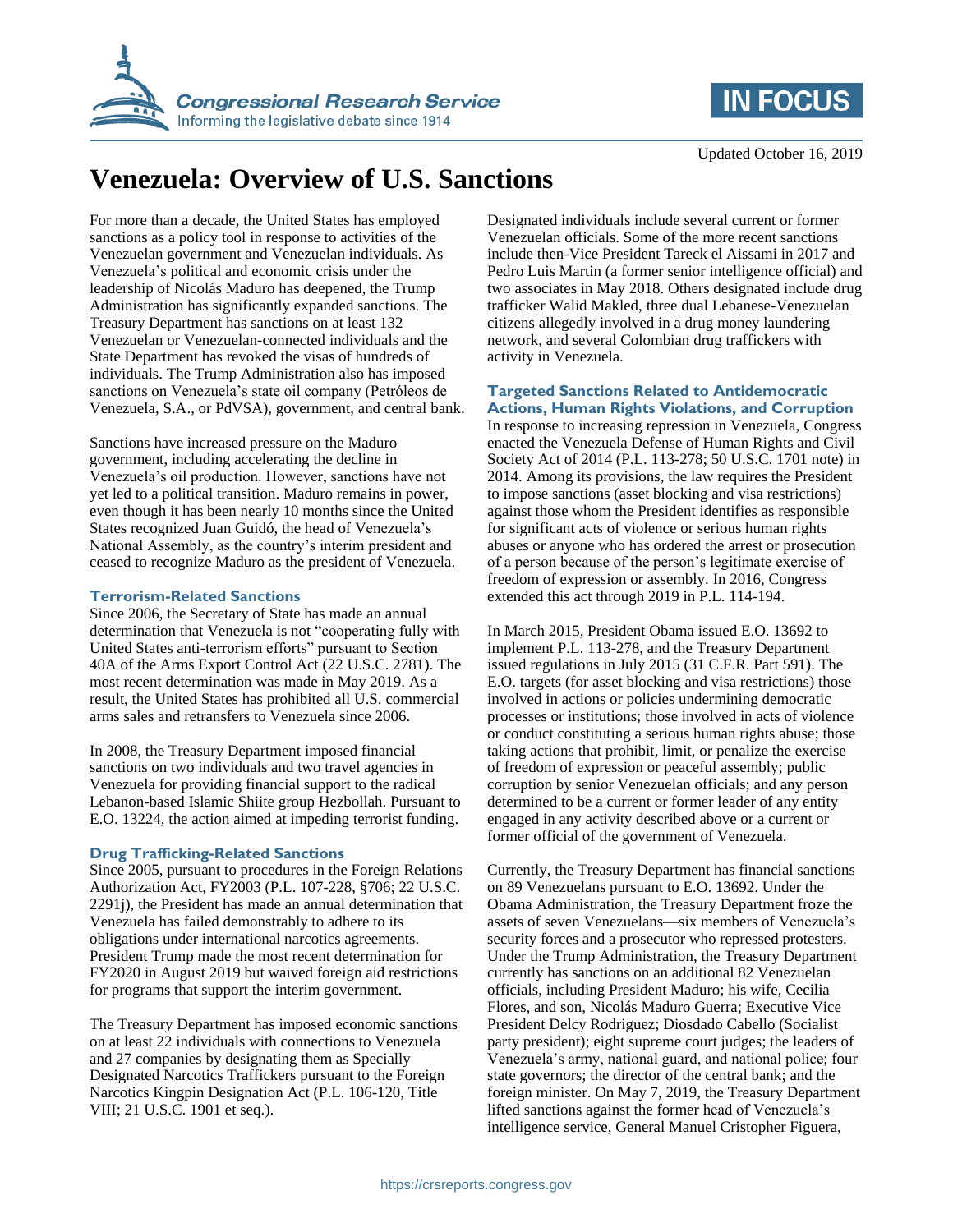who broke ranks with Maduro and is now in the United States.

#### **Broader Sectoral Sanctions**

On November 1, 2018, President Trump issued E.O. 13850, setting forth a framework to block the assets of, and prohibit certain transactions with, any person determined by the Secretary of the Treasury, in consultation with the Secretary of State, to operate in the gold sector (or any other sector of the economy as determined in the future by the Secretary of the Treasury) or to be responsible for or complicit in transactions involving deceptive practices or corruption and the Venezuelan government. Currently, 19 individuals are sanctioned pursuant to E.O. 13850. They include five people and 23 entities for involvement in a \$2.4 billion currency exchange corruption scheme; the president of the state gold mining company; and 13 individuals and 19 entities for siphoning millions of dollars from Venezuela's emergency food distribution system.

On January 28, 2019, pursuant to E.O. 13850, the Treasury Department designated PdVSA as operating in the oil sector of the Venezuelan economy, and Secretary of the Treasury Steven Mnuchin determined that the company was subject to U.S. sanctions. As a result, all property and interests in property of PdVSA subject to U.S. jurisdiction are blocked, and U.S. persons (companies or individuals) generally are prohibited from engaging in transactions with the company.

At the same time, the Treasury Department's Office of Foreign Assets Control (OFAC) issued general licenses to allow certain transactions and activities related to PdVSA and its subsidiaries, some for specified wind-down periods. OFAC first authorized transactions with U.S.-based PdVSA subsidiaries, PDV Holding, Inc. (PDVH) and CITGO Holding, Inc. through July 27, 2019. In March 2019, the general license for those entities was extended for 18 months. OFAC authorized PDVH, CITGO, and other U.S. companies to import petroleum from PdVSA through April 28, 2019, but payments had to be made to a blocked U.S. account. OFAC initially authorized several U.S. companies with operations in Venezuela involving PdVSA (including Chevron) to continue operating through July 27, 2019; that authorization now extends through October 25, 2019.

In March 2019, the Treasury Department sanctioned the Moscow-based Evrofinance Mosnarbank, (owned by Russia and Venezuela) for helping PdVSA funnel revenue from oil sales. Treasury then sanctioned Venezuela's state-owned gold sector company, Minerven, for using illicit gold operations to support Maduro. It also sanctioned the stateaffiliated Venezuelan Economic and Social Development Bank and subsidiaries that the Maduro government uses to move money abroad. In April, the Treasury Department sanctioned Venezuela's central bank; in July, it sanctioned Venezuela's military counterintelligence agency.

In April and in September 2019, the Treasury Department sanctioned companies and vessels involved in transporting Venezuelan oil to Cuba. Companies that have stopped those shipments have been delisted. On July 3, Treasury designated Cuba's state oil import and export company, due to Cuba's continued support for the Maduro government.

#### **Additional Financial Sanctions**

President Trump has imposed financial sanctions on Venezuela through three additional executive orders because of the government's serious human rights abuses and antidemocratic actions. In August 2017, he issued E.O. 13808, which prohibits access to the U.S. financial markets by the Venezuelan government, including PdVSA, with certain exceptions to minimize the impact on the Venezuelan people and U.S. interests.

In March 2018, President Trump issued E.O. 13827 to prohibit transactions involving the Venezuelan government's issuance of digital currency, coin, or token.

In May 2018, President Trump issued E.O. 13835, which prohibits transactions related to the purchase of Venezuelan debt, including accounts receivable, and to any debt owed to Venezuela pledged as collateral.

#### **Sanctions on the Maduro Government and Persons Transacting with or Assisting That Government**

On August 5, 2019, President Trump issued E.O. 13884, blocking (freezing) the property and interests of the Maduro government in the United States and within the control of U.S. persons. The order also prohibits U.S. persons from engaging in transactions with the Maduro government unless authorized by OFAC. E.O. 13884 also authorized financial sanctions and visa restrictions on non-U.S. persons that assist or support the Maduro government, which could lead to U.S. sanctions on foreign energy companies whose joint ventures with PdVSA have kept Venezuela's oil industry afloat. To allow continued humanitarian assistance to the Venezuelan people, OFAC issued licenses authorizing transactions involving the delivery of food, agricultural commodities, and medicine; personal remittances; the work of international organizations; and communications services.

# **Policy Considerations**

There has been bipartisan support in Congress and the international community for targeted sanctions against Maduro officials, but opinions on broader economic sanctions vary. Some strongly support U.S. sanctions as a way to increase economic pressure on the Maduro government, but others are concerned about the humanitarian effects of those sanctions. It remains unclear whether the most recent sanctions will hinder efforts to foster a negotiated solution to the political crisis leading to free and fair elections. S. 1025 would codify many of the sanctions discussed above.

See also U.S. Department of the Treasury, "Venezuela-Related Sanctions," at https://www.treasury.gov/resourcecenter/sanctions/programs/pages/venezuela.aspx; and U.S. Department of State, "Venezuela-Related Sanctions," at https://www.state.gov/venezuela-related-sanctions/.

Also see CRS In Focus IF10230, *Venezuela: Political Crisis and U.S. Policy*; CRS Report R44841, *Venezuela: Background and U.S. Relations*.

**Clare Ribando Seelke**, Specialist in Latin American Affairs